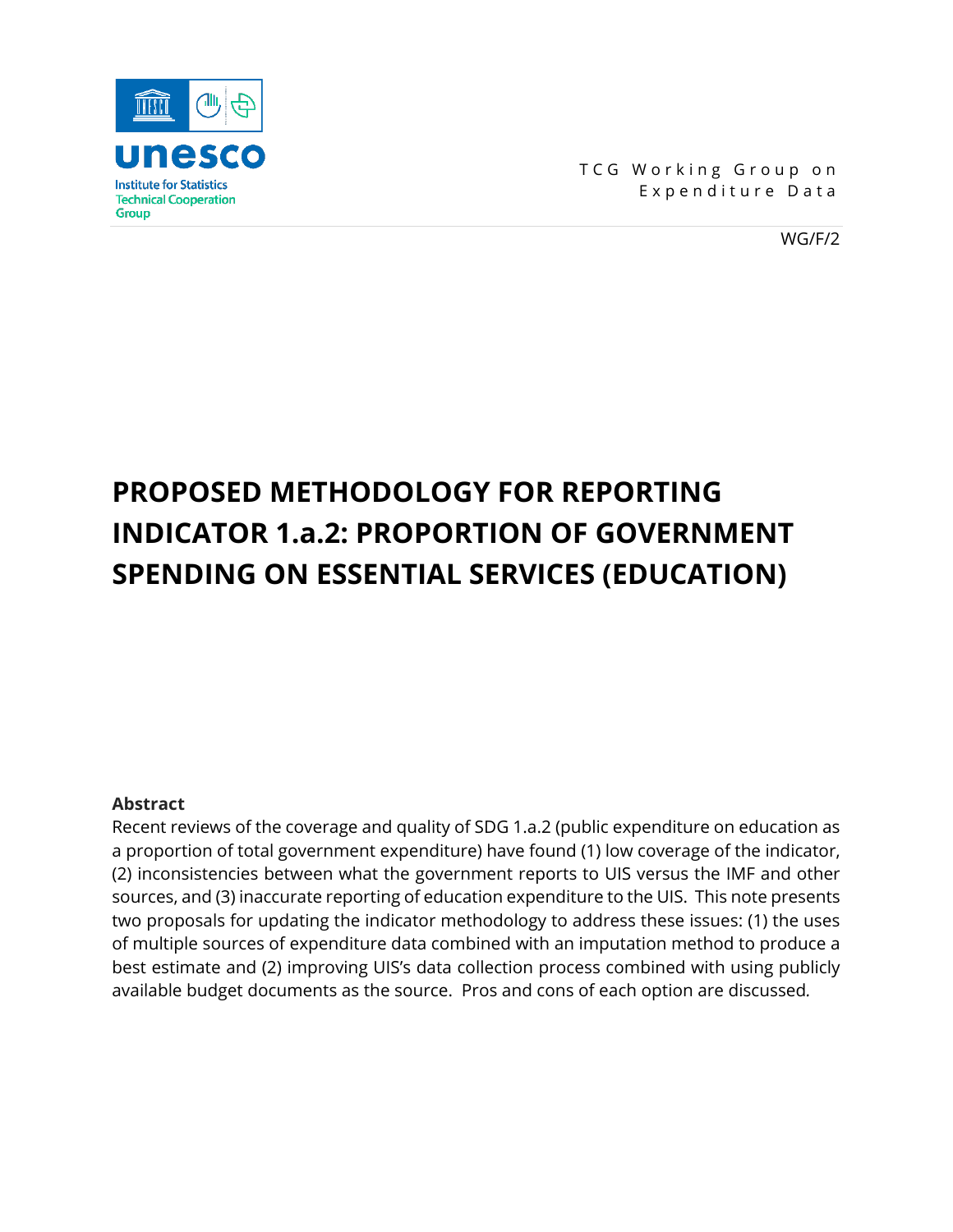# **1. How the indicator is currently reported**

UIS collects education expenditure data through Section B of the *Survey of Formal Education*<sup>[1](#page-1-0)</sup>. The survey respondent is typically a government staff member in the national education ministry or one of the national education ministries if there is more than one. Section B asks the respondent to report amounts of various types of education expenditure, and the questionnaire is quite involved: if the respondent were to provide an amount for every type and classification of expenditure requested, then she or he would have entered a total of 360 different amounts into the forms. Note that for OECD countries, they provide data on expenditure through the UOE survey conducted jointly by the OECD, UIS and Eurostat.

The UIS expenditure questionnaires ask for expenditure amounts across two dimensions: type of expenditure and level of expenditure. There are 40 different types of expenditure which include both public and private expenditure on education. Under public expenditure, categories include expenditure on public and private educational institutes, intergovernmental transfers, expenditure by regional and local governments, subsidies to households as well as amounts for staff compensation, recurrent and capital, expenditure, among others. There are nine levels of education from early childhood development up to tertiary including a category for expenditure that is not distinguishable by level.

Providing the education amounts requested in the questionnaire generally requires the respondent to do research and make a number of calculations: educational expenditure often occurs not only at more than one level of government (e.g.: national versus provincial versus local) but also by multiple ministries, including ministries responsible for specific industries having their own vocational colleges and social ministries providing direct subsidies for education to poor households, among many others. Then, there is the issue of what constitutes educational expenditure (e.g.: expenditure on goods and services versus financial instruments), the definitions of the various types of expenditure (recurrent versus capital), and how to allocate amounts by level when data sources on expenditure are aggregate. These definitions and methodologies are presented in Section 5 of the Instruction Manual Survey of Formal Education<sup>[2](#page-1-1)</sup>.

While this description of the data collection process may sound cumbersome, particularly if the interest is solely on SDG 1.a.2, it is important to note that the rich data being collected is crucial for a variety of applications in the development of countries' education sectors. For example, data on recurrent expenditure is used in cost-benefit and fiscal sustainability analyses of investment projects in the educations sector, particularly by the multilateral development banks. The ability to compare outcomes relative to the appropriate costs across countries is central to comparative analysis of the efficiency of education systems.

<span id="page-1-0"></span><sup>1</sup> see http://uis.unesco.org/uis-questionnaires

<span id="page-1-1"></span><sup>2</sup> see http://uis.unesco.org/en/methodology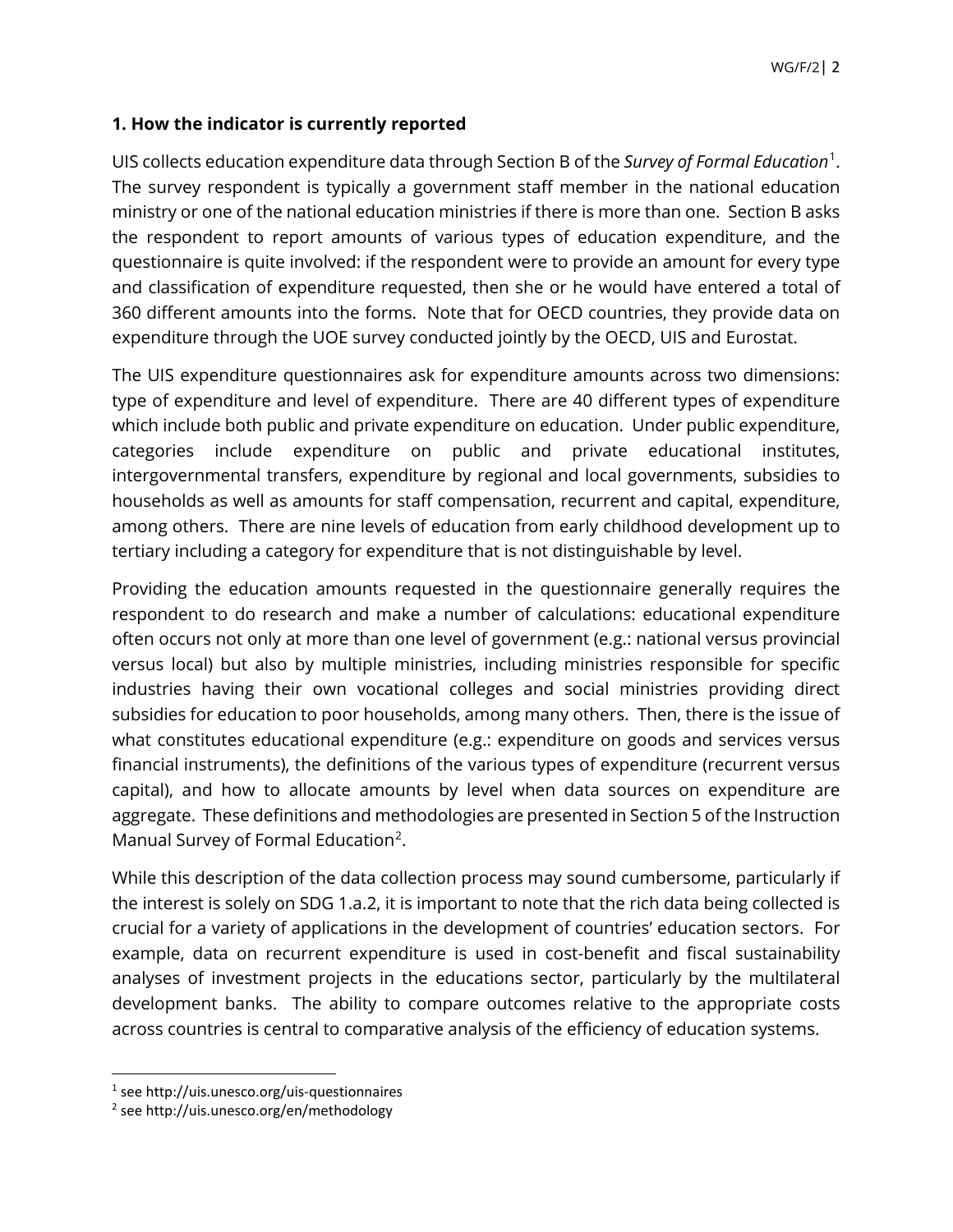# **2. Issues with current reporting in practice**

The UIS has recently conducted a number of studies related to the reporting of SDG 1.a.2, and the following three issues have been identified: low response rates, mismatch between figures reported to UIS and reported elsewhere by countries, and reporting errors.

#### *Low response rates*

A study for the TCG Working Group on Expenditure Data in 2020 $3$  calculated the availability of data points for public education expenditure as a percent of total government expenditure (SDG 1.a.2) and as a percent of GDP. Nearly two thirds of countries globally have at least one data point in the five years prior to 2020; however, less than one third of countries have sufficient data for a trend, that is three or more data points in the past five years (Table 1). There is also significant variation by region; for example, only 14 percent of countries in Northern Africa have at least one data point in the past five years while 86 percent of countries in Central and Southern Asia have at least on data point. 71 percent of Central and Southern Asian countries have sufficient data points for a trend compared to zero for Northern Africa and Oceania.

**Table 1: Availability of education expenditure indicators and their trend by region (%)**

|                       | World       |      | Africa (Northern)                                                                                                                 |     | Africa (Sub-<br>Saharan) |      | Asia (Central and<br>Southern) |      | and South-<br>eastern) |      | Asia (Western) |      | and the<br>Caribbean |      | America and<br>Europe  |      | Oceania   |       |
|-----------------------|-------------|------|-----------------------------------------------------------------------------------------------------------------------------------|-----|--------------------------|------|--------------------------------|------|------------------------|------|----------------|------|----------------------|------|------------------------|------|-----------|-------|
| Indicators            | Data        |      | Data                                                                                                                              |     | Data                     |      | Data                           |      | Data                   |      | Data           |      | Data                 |      | Data                   |      | Data      |       |
|                       | availabilit |      | availabilit                                                                                                                       |     | availabilit              |      | availabilit                    |      | availabilit            |      | availabili     |      | availabil            |      | availab                |      | availabil |       |
|                       |             |      | y in last 5   Trend(   y in last 5   Trend(   y in last 5   Trend(   y in last 5   Trend   y in last 5   Trend   ty in last Trend |     |                          |      |                                |      |                        |      |                |      | ity in               |      | Trend( ility in Trend) |      | ity in    | Trend |
|                       | years (%)   |      | years (%)                                                                                                                         | 96) | years (%)                | %)   | years (%) (%)                  |      | years (%) (%)          |      | 5 years        | (96) | last 5               | 96)  | last 5                 | (96) | last 5    | (96)  |
| Public expenditure in |             |      |                                                                                                                                   |     |                          |      |                                |      |                        |      |                |      |                      |      |                        |      |           |       |
| education as a % of   |             |      |                                                                                                                                   |     |                          |      |                                |      |                        |      |                |      |                      |      |                        |      |           |       |
| total government      |             |      |                                                                                                                                   |     |                          |      |                                |      |                        |      |                |      |                      |      |                        |      |           |       |
| expenditure           | 63.6        | 30.4 | 14.3                                                                                                                              | 0.0 | 77.1                     | 58.3 | 85.7                           | 71.4 | 61.1                   | 33.3 | 44.4           | 16.7 | 61.9                 | 31.0 | 74.5                   | 10.6 | 30.0      | 0.0   |
| Public expenditure in |             |      |                                                                                                                                   |     |                          |      |                                |      |                        |      |                |      |                      |      |                        |      |           |       |
| education as a % of   |             |      |                                                                                                                                   |     |                          |      |                                |      |                        |      |                |      |                      |      |                        |      |           |       |
| total GDP             | 63.6        | 30.4 | 14.3                                                                                                                              | 0.0 | 77.1                     | 58.3 | 85.7                           | 71.4 | 61.1                   | 33.3 | 44.4           | 16.7 | 61.9                 | 31.0 | 74.5                   | 10.6 | 30.0      | 0.0   |

Source: UIS 2020. *Producing internationally comparable education expenditure data: data sources, coverage, and challenges*. Montreal: UIS. pp. 4

## *Multiple and conflicting figures for the same country*

There are a number of different sources for data on SDG 1.a2 public education expenditure as a percent of total government expenditure (SDG 1.a.2) and as a percent of GDP. These sources, in addition to the UIS, include the World Bank's BOOST programme which provides both indicators by country in a dataset as well as the IMF's Government Finance Statistics database. Two additional sources that are not in the format of a database but may provide

<span id="page-2-0"></span><sup>3</sup> http://tcg.uis.unesco.org/wp-content/uploads/sites/4/2020/10/WG-F-3-Education-expenditure-data.pdf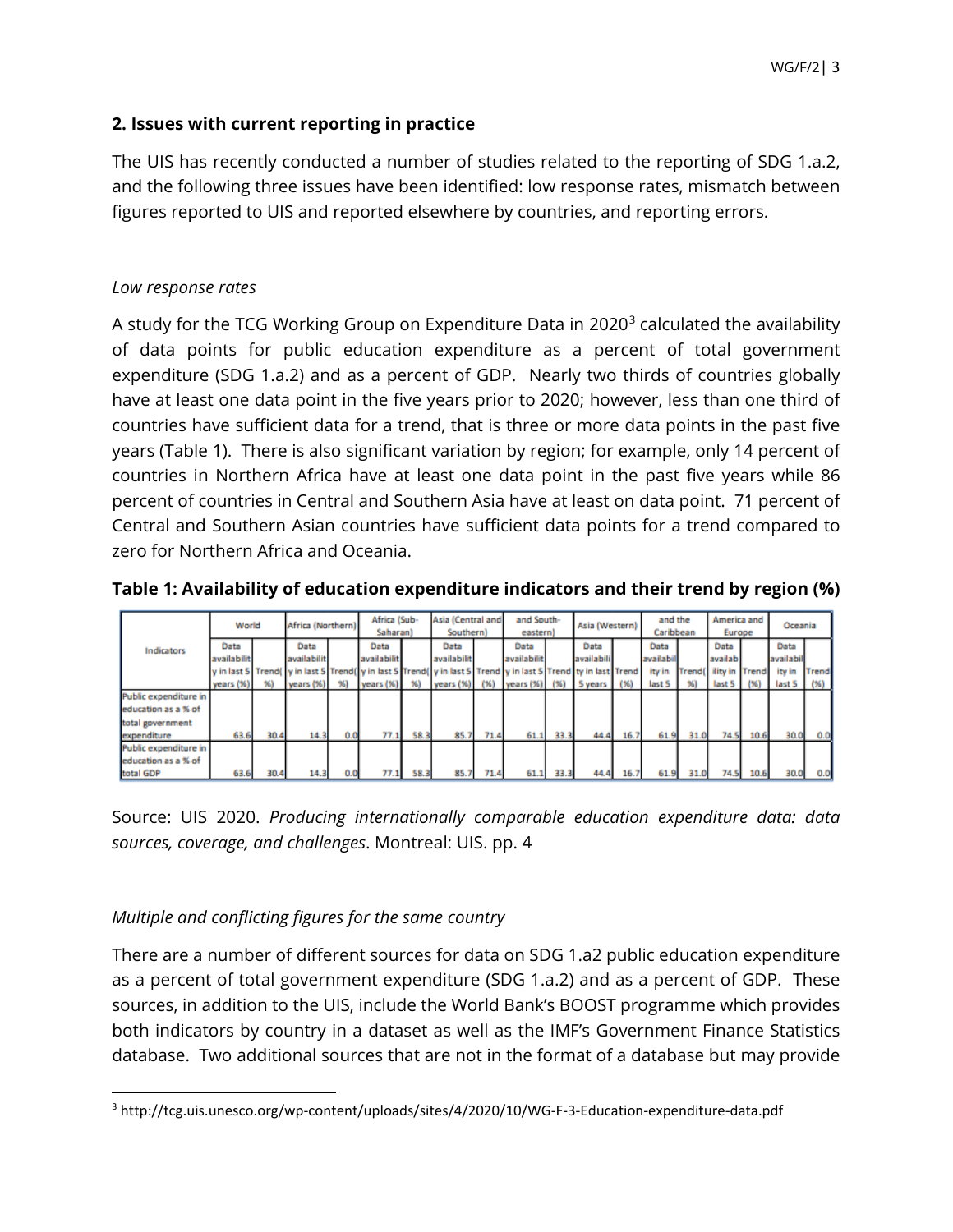data are the World Bank's Public Expenditure Reviews (PERs) for the education sector and the Education Country Status Reports (CSRs) supported by the IIEP. Note that figures from all five of these sources are official in the sense that they are either reported to the UIS by the government or are based on government expenditure data; however, in practice there is considerable variation. For example, the UIS data reports that public expenditure on education as a percent of GDP in Albania for 2013 was 3.5 percent. For the same year, this figure was reported by the IMF to be 3.4 percent and by the World Bank's BOOST program to be 3.3 percent. The variation in this figure (as well as for education expenditure as a percent of total government expenditure) is due either to differences in the numerator (the total government expenditure on education) or on the denominator (GDP or total government expenditure).

The main source of variation, however, appears to be in the numerator: total public expenditure on education. A comparison of the figures for total public expenditure on education reported to the UIS from its government respondents and calculated by the IMF revealed that 44 percent of the country-year comparisons had figures that differed by more than 10 percentage points (**Table 2**). A review of the definitions and methodology used by the UIS and IMF found very minor differences that were unlikely to explain the large differences in numerators between these two sources.

| Table 2: Comparing UIS and IMF data on total public expenditure for the same year |  |  |
|-----------------------------------------------------------------------------------|--|--|
| and country                                                                       |  |  |

| Absolute difference between government<br>expenditure on education reported by UIS<br>and IMF (in percentage points) | of<br>Percent<br>sample<br>(year/country)<br>combinations) whose difference fell in the<br>bound |  |  |  |  |  |
|----------------------------------------------------------------------------------------------------------------------|--------------------------------------------------------------------------------------------------|--|--|--|--|--|
|                                                                                                                      |                                                                                                  |  |  |  |  |  |
| 0% to 1% difference:                                                                                                 | 12% of sample                                                                                    |  |  |  |  |  |
| 1% to 5% difference:                                                                                                 | 22% of sample                                                                                    |  |  |  |  |  |
| 5% to 10% difference:                                                                                                | 21% of sample                                                                                    |  |  |  |  |  |
| 10% to 50% difference:                                                                                               | 44% of sample                                                                                    |  |  |  |  |  |
| 50% to 100% difference:                                                                                              | 1% of sample                                                                                     |  |  |  |  |  |
|                                                                                                                      |                                                                                                  |  |  |  |  |  |

Note: The number of observations (country-year comparisons of the two sources) was 759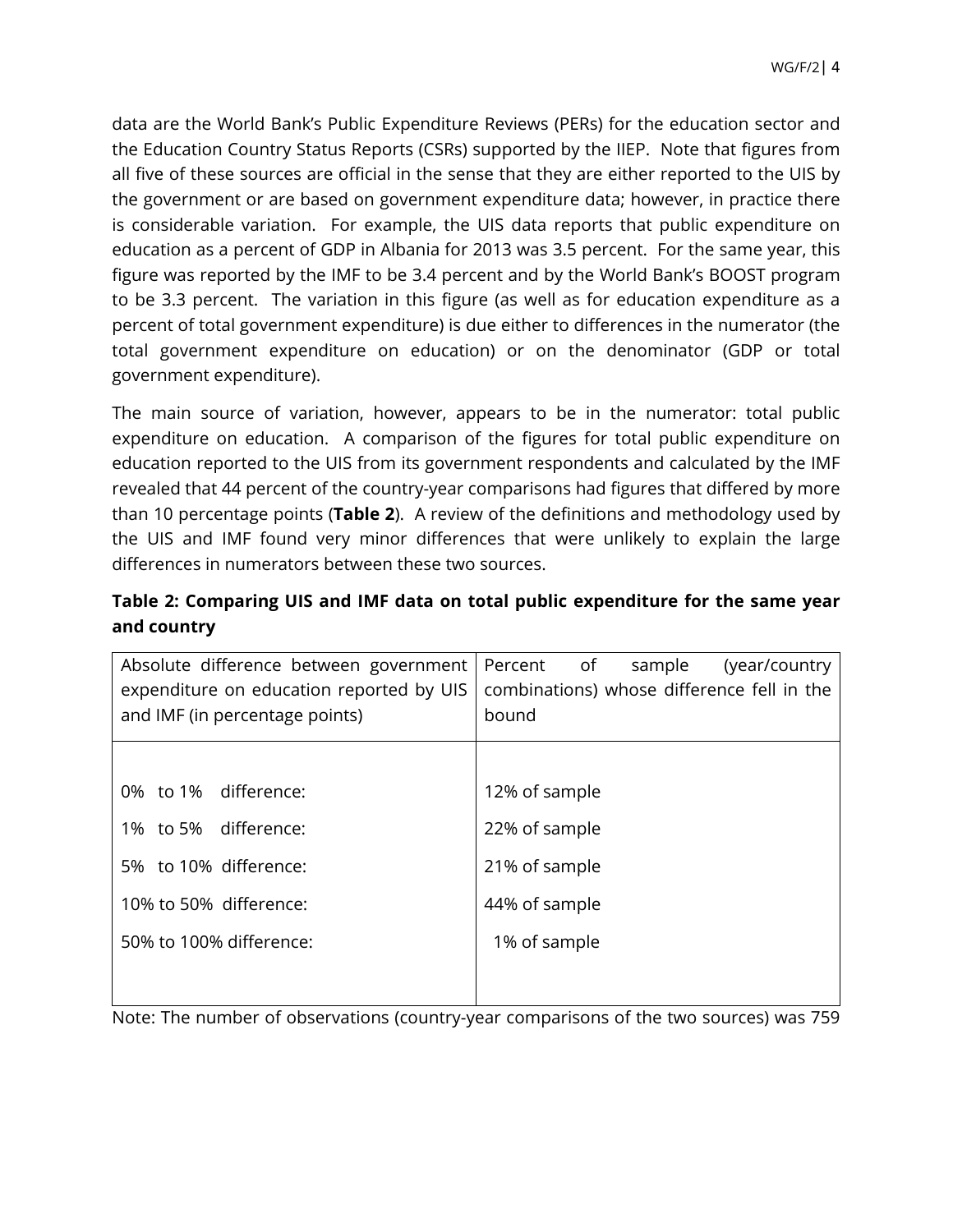## *Reporting issues*

A number of reporting issues have been identified by the UIS. These include omission of expenditure on education by non-education ministries, omission of expenditure by subnational levels of government, the use of internal expenditure reports that do not correspond to amounts reported in budget documents, etc. For example, education expenditure as a percent of GDP for Bangladesh based on government education expenditure reported to UIS in 2016 was 1.5 percent; however, this amount appears to only include expenditure by the Secondary and Higher Education Division. Using budgeted amounts for this ministry and the Ministry of Primary and Mass Education Division, expenditure as a percent of GDP would be 2.1 percent. The reasons why reporting issues such as these occur is not presently well understood. However, when education expenditure spans more than one ministry, and especially when substantial shares of public education expenditure occur through non-education ministries, the UNESCO respondent may not be able to access expenditure data outside her or his own ministry. In the case of Bangladesh, for example, expenditure data is generally not published in the publically available budget documents. A respondent based in the Division of Secondary and Higher Education may, for example, have access only to expenditure data for that particular division.

#### *3. Proposed approach*

A two-phased approach is proposed to address these issues

**Phase 1: Data mining and modeling** is proposed to address the immediate need to increase the number of data points and combine the multiple figures for each country and year

**Phase 2: Updating the data collection process and standardization of sources** is proposed to address the longer term need to facilitate and improve the quality of expenditure data being reported to the UIS

## *3a. Phase 1: Data mining and modeling*

**Data mining already completed:** The UIS has undertaken a data mining project<sup>[4](#page-4-0)</sup> to collect data from a variety sources in order to increase coverage for SDG 1.a.2. The sources of data that were used were the existing data in the UIS database, the IMF's Government Finance Statistics database, the World Bank's BOOST dataset, the publically available collection of World Bank Public Expenditure Reviews, Education Country Status Reports (CSRs) supported

<span id="page-4-0"></span><sup>4</sup> see http://tcg.uis.unesco.org/wp-content/uploads/sites/4/2021/06/Filling-the-data-gaps-for-Expenditure-Data-Proposal-from-the-UIS-TCG-Secretariat.pdf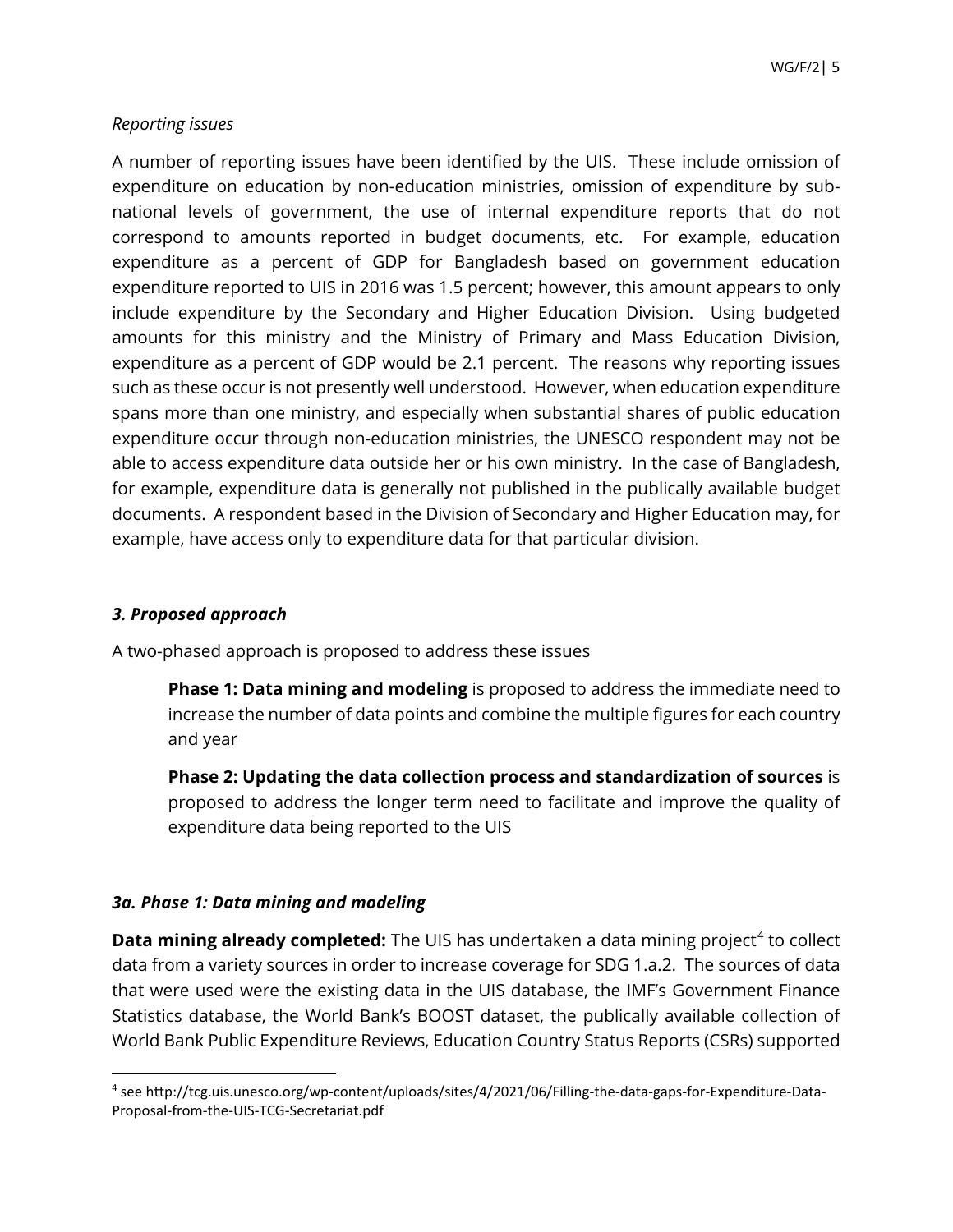by the IIEP, and the national budget documents. This has increased the number of countries with data over the study period from 2015 to 2020 (Figure 1).





Note: blue indicates the number of countries with data in the UIS database and non-blue colours indicate the increase in data availability for each of those years.

**Objective:** The purpose of this proposed approach to improving SDG 1.a.2 coverage would be to model the indicator based on the mined data (both now and in the future) from the various sources.

**Modeling:** In order to generate an estimate of SDG 1.a.2, a modeling approach would need to be developed that can combine multiple sources for each country. The modeling approach would need to be able to generate estimates for countries when different combinations of sources are available and be able to handle the addition or removal of sources for countries.

**Implementation:** historical data from numerous data sources has already been mined, the next steps are to create a model to generate and estimate of the SDG 1.a.2 and then to repeat the mining exercise periodically and use the model to generate estimates going forward.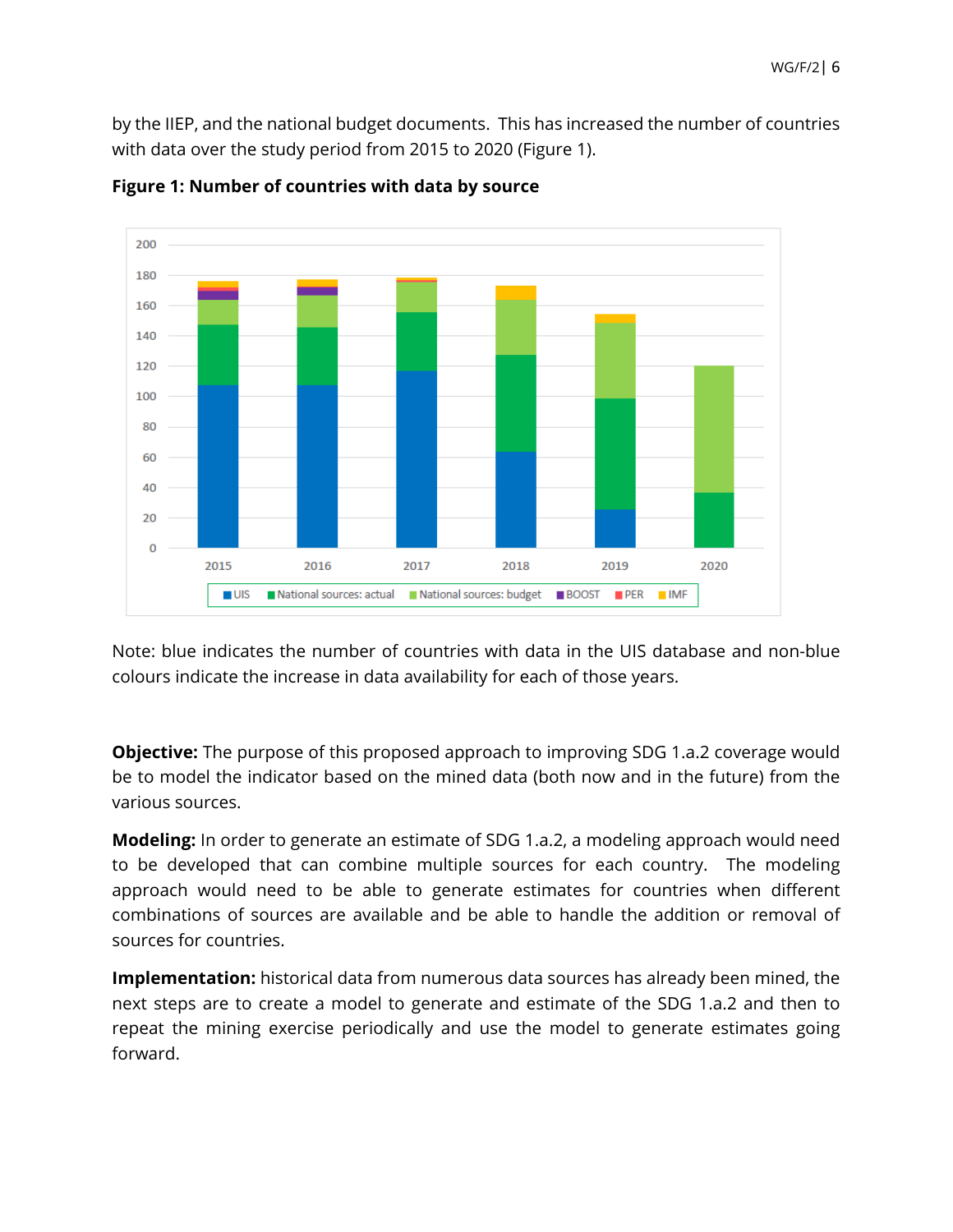# **Pros:**

- 1. increases coverage with data and trends
- 2. provides historical data points
- 3. takes advantage of multiple official data sources to estimate
- 4. historical dataset with mined data (not modeled) already available

# **Cons:**

- 1. relies on UIS to collect data and produce indicator (i.e.: some recurrent cost to UIS)
- 2. estimates based on modeling will be sensitive to modeling methodology
- 3. may reduce government ownership as the resulting modeled estimates would not correspond to an official source

# *3b. Phase 2: Updating the data collection process and standardization of sources*

**Objective:** The purpose of updating the data collection process is to (1) simplify the response process for the respondent to improve response rates and quality and (2) to ensure expenditure amounts are based on comparable sources across ministries or levels of government, and (3) to improve understanding of the source of data used and calculations for reporting.

**What would be the differences with the current survey?** The proposed revised questionnaire would collect the same information as currently used by the UIS; however, there would be differences to the structure of the questionnaire and to the sources used by the respondent to ensure comparability:

- 1. A step-by-step approach to walk the respondent through the data collection process allowing for
	- a. (a) clarity on sources,
	- b. (b) prioritization of data requests, and
	- c. (c) reduction in the computational burden required by the respondent.
- 2. Ensure comparable sources of data across government entities within a country for reporting total education expenditure but with flexibility on the source (e.g.: ideally using UIS definitions but allowing expenditure reported in national budgets or even budgeted amounts depending on what is available).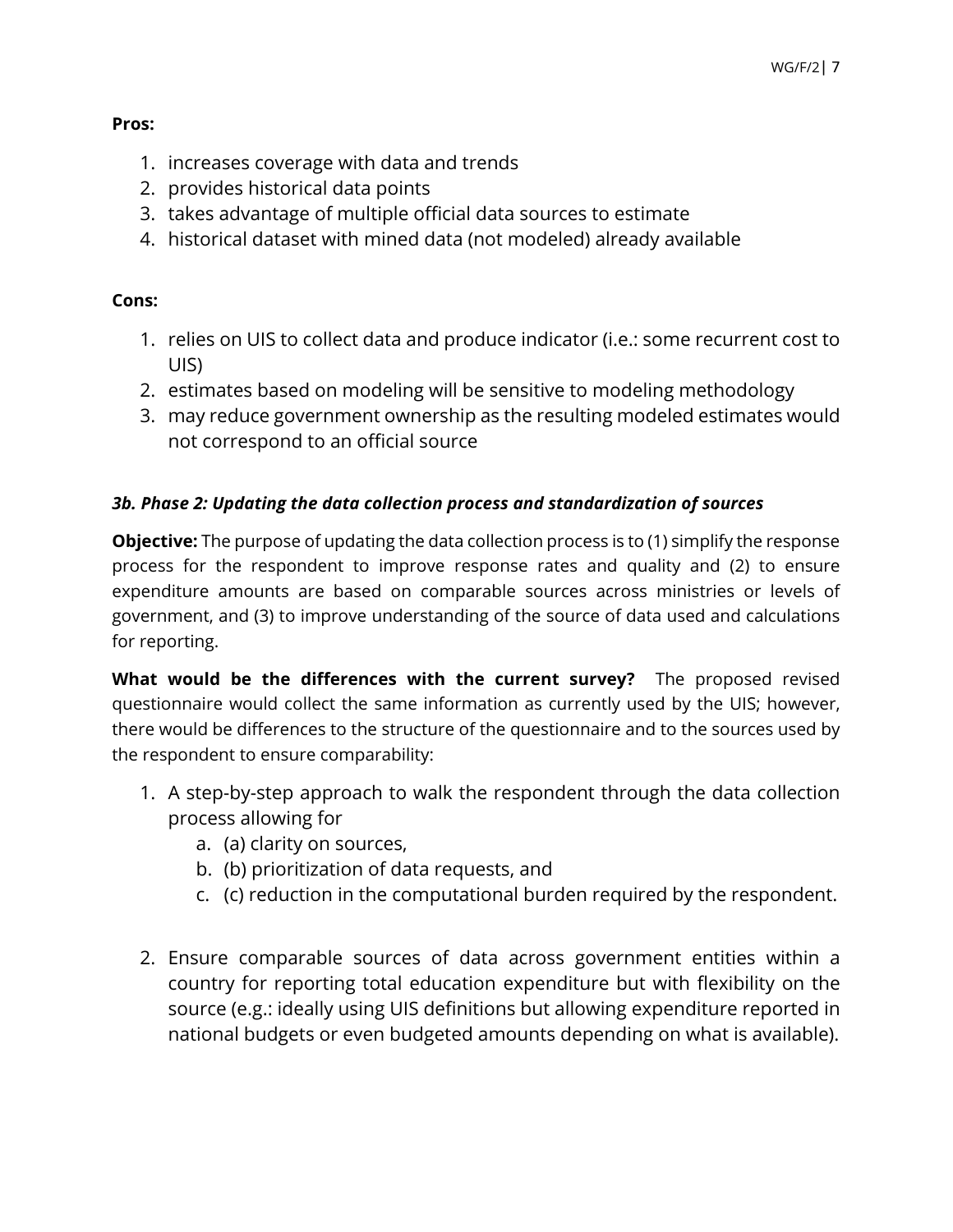**Overview of the proposed data collection process:** Data collection would be implemented as a series of steps to walk the respondent through the questionnaire. The core steps would be

**Step 1:** List all government entities (including ministries and level of government if education expenditure is not included in central government expenditure) that have education expenditure.

**Step 2:** Select a source of expenditure data from a pre-defined, ranked list that is available for each of the government entities identified in Step 1. The questionnaire would require the respondent to use the same source for expenditure data from each of the government entities (and total government expenditure), to ensure that sources are compatible with each other. The list would also be ranked to maximize the reliability of data being reported; the ranking would prioritize MoF expenditure datasets (e.g.: BOOST or equivalent) followed by expenditure data reported in official budget documents or reports, followed by budgeted expenditure data in official documents. For example, the questionnaire may be structured as follows:

**Question 2.1:** Is *actual expenditure* on education available to you from a government expenditure dataset (e.g.: BOOST or equivalent database) for all entities listed in Step 1? Yes/No. If yes proceed to Step 3 and respond using data from this source only; otherwise, continue to question 2.2.

**Question 2.2:** Is *actual expenditure* on education available to you from official budget documents or official reports from the national ministry of finance (or equivalent) and sub-national finance ministries or departments if applicable for all entities listed in Step 1? Yes/No. If yes proceed to Step 3 and respond using data from these sources only; otherwise, continue to question 2.3.

**Question 2.3:** Is *final/revised budgeted* expenditure on education available to you from official budget documents or official reports from the national ministry of finance (or equivalent) and sub-national finance ministries or departments if applicable for all entities listed in Step 1? Yes/No. If yes proceed to Step 3 and respond using data from these sources only; otherwise, continue to question 2.4.

**Question 2.4:** Please continue to Step 3 and make careful note of data sources used in the appropriate fields.

Note that this is an example and the proposal is to develop and pilot an updated data collection process before implementing globally (see implementation note below).